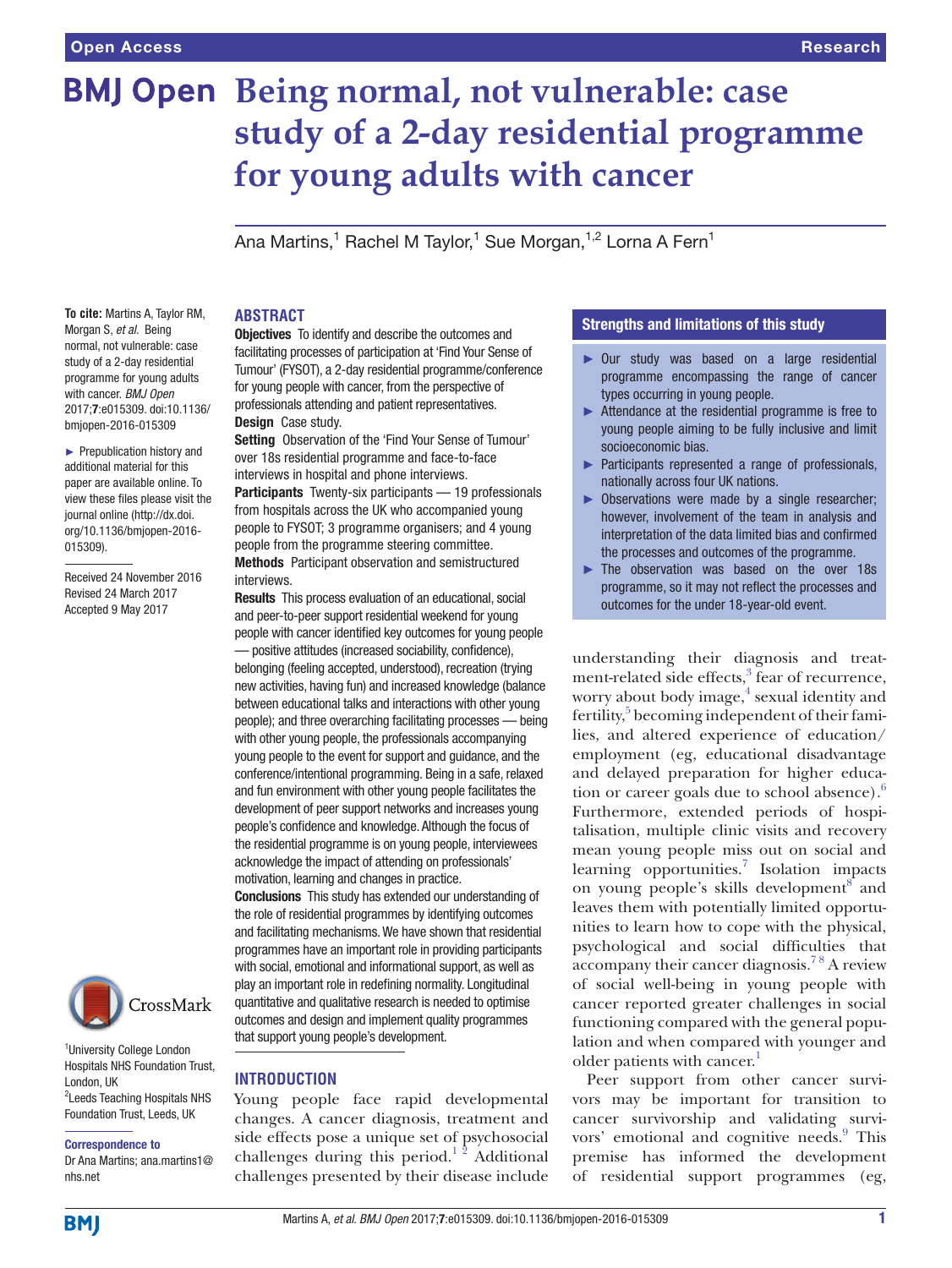recreational summer camps).<sup>10 11</sup> For example, a residential programme for children with cancer reported support, understanding, encouragement, acceptance and learning about their illness and treatment in those attending.<sup>12</sup> The importance of the relationships developed during programmes, due to the shared significant common experience of a cancer diagnosis for those attending, was also reported. $^{13}$  $^{13}$  $^{13}$ 

#### **Residential programmes for young people**

Since the 1980s camps/residential programmes have been used to promote successful accomplishment of developmental life stages for children and young people with cancer.<sup>[14](#page-9-2)</sup> An increasing number of programmes exist; however, evaluation of what works, outcomes affected and why is not fully described.<sup>715</sup>

Studies based on residential programmes in younger adolescents with cancer and children with chronic diseases have suggested improved self-esteem, developing connections with other young people, togetherness and creating memories<sup>16</sup>; social acceptance, physical appearance, global self-worth and decrease in loneliness $17$ ; increased positive attitudes and respite<sup>18</sup>; improved body image, self-compassion and self-esteem; and reduction in depression and alienation.<sup>8</sup> Research has shown changes following residential programmes do not necessarily occur in a linear, positive fashion (eg, outcome differences by subgroups such as age, gender) so there is a need for process and outcome evaluations to understand how specific aspects of residential programmes optimise outcomes. This would allow organisers to design and implement quality programmes that support young people's development.

To date there has been limited systemic evaluation of residential programmes for young adults with cancer.

#### **Aims of the current research**

'Find Your Sense of Tumour' (FYSOT; [table](#page-2-0) 1; online supplementary [appendix 1](https://dx.doi.org/10.1136/bmjopen-2016-015309) for detailed plan) is a 2-day residential programme with educational presentations, motivational speakers, workshops and social events for young people with cancer.<sup>[19](#page-9-6)</sup> Despite some evidence of a positive experience at the residential programme (Teenage Cancer Trust personal communication, 2014), this has never been systematically investigated, and the process and factors influencing these positive outcomes are not known.

#### **Methods**

#### **Design**

We undertook a case study, thought to be particularly useful to investigate phenomena occurring within reallife contexts. $20$  We focused on the uniqueness of the case, particular context, issues and story<sup>21</sup> through participant observation of the over 18s FYSOT and semistructured interviews.

The observations were conducted at the residential programme [\(table](#page-2-0) 1); self-reported demographics of young people attending the conference can be seen in [table](#page-3-0) 2. Interviews were conducted over the telephone or face to face in the hospital.

Not all participants answered all questions, and the percentages shown are proportional to the numbers of patients who answered each question.

#### **Participants**

A convenience sample of 19 professionals from 19 UK hospitals (7 healthcare professionals and 12 youth support coordinators) who accompanied young people to FYSOT, 3 programme organisers and 4 young people from the programme steering committee took part in individual interviews (total n=26). Professionals' experience of the residential programme varied, six were first-timers, and thirteen had attended previously between two and eight times. Young people on the programme steering committee had been to the residential programme twice as participants before being part of the steering committee, thus had attended three or more times before the interview. The role of the professionals at the conference is to provide safe guarding and support for the young people attending in their group.

#### **Procedure**

An independent researcher (AM) attended and observed FYSOT. No young person was approached or asked to engage with the researcher. Professionals were informed that a researcher would be observing FYSOT, who in turn informed young people. All participants knew that if they did not want the researcher present at any point during the programme they could inform their group leader/ programme organiser. The researcher was not asked to leave at any point over the weekend.

Following the observations, professionals, organisers and young people from the programme steering committee were invited to take part in an individual interview (in order to be inclusive, 75 professionals were invited) by an 'opt-in' process. Only those who consented to having their contact details shared were contacted by the researcher to arrange an interview (n=19). We did not collect any information on those who did not want to participate, and all those who consented completed an interview. Interviewees were sent the interview topic guide in advance. Twenty-three interviews were conducted over the phone and three interviews were conducted face to face. All participants were informed that participation was voluntary, consent was implicit and assumed when they agreed to do the interview. Consent was a continuous process and participants were reminded at the beginning of the interviews they could stop at any point.

#### **Data collection**

Interviewees shared their views of the residential programme, their experiences and reflections about how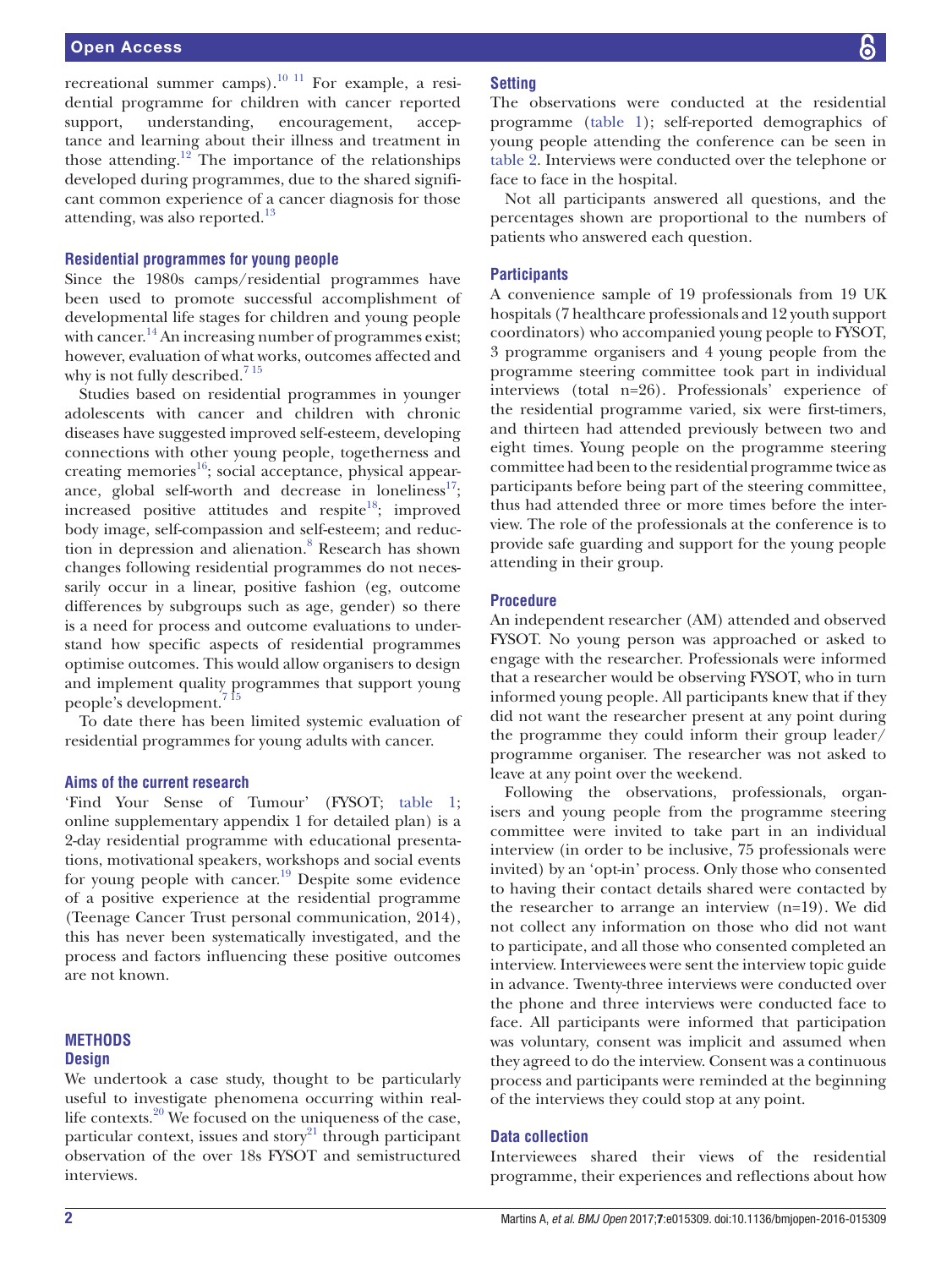<span id="page-2-0"></span>

| Table 1                                   | Structure of 2015 Find Your Sense of Tumour (FYSOT) residential programme for over 18s                                                                                                             |                                                                                                                                        |                                                                                                                                                                                                                                  |
|-------------------------------------------|----------------------------------------------------------------------------------------------------------------------------------------------------------------------------------------------------|----------------------------------------------------------------------------------------------------------------------------------------|----------------------------------------------------------------------------------------------------------------------------------------------------------------------------------------------------------------------------------|
| Item                                      | Specification                                                                                                                                                                                      | Purpose                                                                                                                                | Rationale                                                                                                                                                                                                                        |
| Age range of participants                 | 18-24 years                                                                                                                                                                                        | Relevance of shared peer-to-peer experience<br>Safe guarding                                                                           | Changing from a single conference for<br>13-24 years to 13-17 years and $18-24$<br>years ensures a safer environment                                                                                                             |
| Who can attend?                           | This study focused on the residential programme<br>for patients now aged 18-24 with any cancer<br>diagnosis and includes some benign brain<br>tumours and haematological conditions.<br>No parents | Facilitates networking and peer-to-peer<br>interaction between young people with<br>similar ages and experiences                       | same treatments and care experiences as<br>haematological disorders experience the<br>Safe place for young people to share<br>Some benign brain tumours and<br>patients with malignant tumour<br>Normalisation<br>experiences    |
| Costs                                     | Conference is free for young people and<br>professionals who accompany them.                                                                                                                       | Promotes inclusivity                                                                                                                   | activities including workshops are covered.<br>venue, food and all residential programme<br>fund their attendance; therefore, the costs<br>of accommodation travel to and from the<br>Not all young people will be able to self- |
| Attendance                                | Maximum twice                                                                                                                                                                                      | Gives as many young people as possible the<br>First attendance can be 'overwhelming'<br>Second attendance 'get it'<br>chance to attend | Residential programme facilitates moving<br>on for young people in the transition from<br>Keeps conference 'fresh'<br>illness.                                                                                                   |
| Number of delegates                       | 220                                                                                                                                                                                                | Optimal number for peer-to-peer interaction                                                                                            | Maximises experience for young people                                                                                                                                                                                            |
| Fitness of delegates/<br>medical criteria | >6 months' post-treatment signed by consultant<br>as well enough to attend or palliative but stable                                                                                                | Safe medical management                                                                                                                | Relevance of the programme<br>Safer environment                                                                                                                                                                                  |
| <b>DBS</b> checks                         | up-to-date DBS,<br>years<br>All staff attending must have an<br>which must be renewed every 2                                                                                                      | Good practice for safe guarding vulnerable<br>populations                                                                              | Safe guarding                                                                                                                                                                                                                    |
| Group leaders: patient ratio              | $\frac{0}{1}$                                                                                                                                                                                      | Providing adequate support for young<br>Safe guarding young people<br>people                                                           | Improved experience<br>Safe space                                                                                                                                                                                                |
| Additional staff/volunteers               | Corporate volunteers<br>Charity staff                                                                                                                                                              | Sign posting young people and group<br>leaders around venue/to information<br>Manage 'miscellaneous jobs'<br>Support for group leaders | Support steering committee                                                                                                                                                                                                       |
| Accommodation                             | with sleeping,<br>Minimum of two group leaders per villa<br>Self-contained apartment (villa)<br>social and cooking space                                                                           | Encourages young people to learn new skills<br>Supports peer-to-peer interaction                                                       | Safe space for young people and group<br>leaders                                                                                                                                                                                 |
| Medication/medical events                 | Medical emergencies/events dealt with by 24-<br>hour contracted paramedic team                                                                                                                     | Reducing responsibilities for group leaders                                                                                            | Safe medical management                                                                                                                                                                                                          |
| Conference length                         | Friday 16:00-Sunday 23:00                                                                                                                                                                          | Maximise experience                                                                                                                    | Promotes peer-to-peer interaction<br>Enables use of all facilities                                                                                                                                                               |
|                                           |                                                                                                                                                                                                    |                                                                                                                                        | Continued                                                                                                                                                                                                                        |

8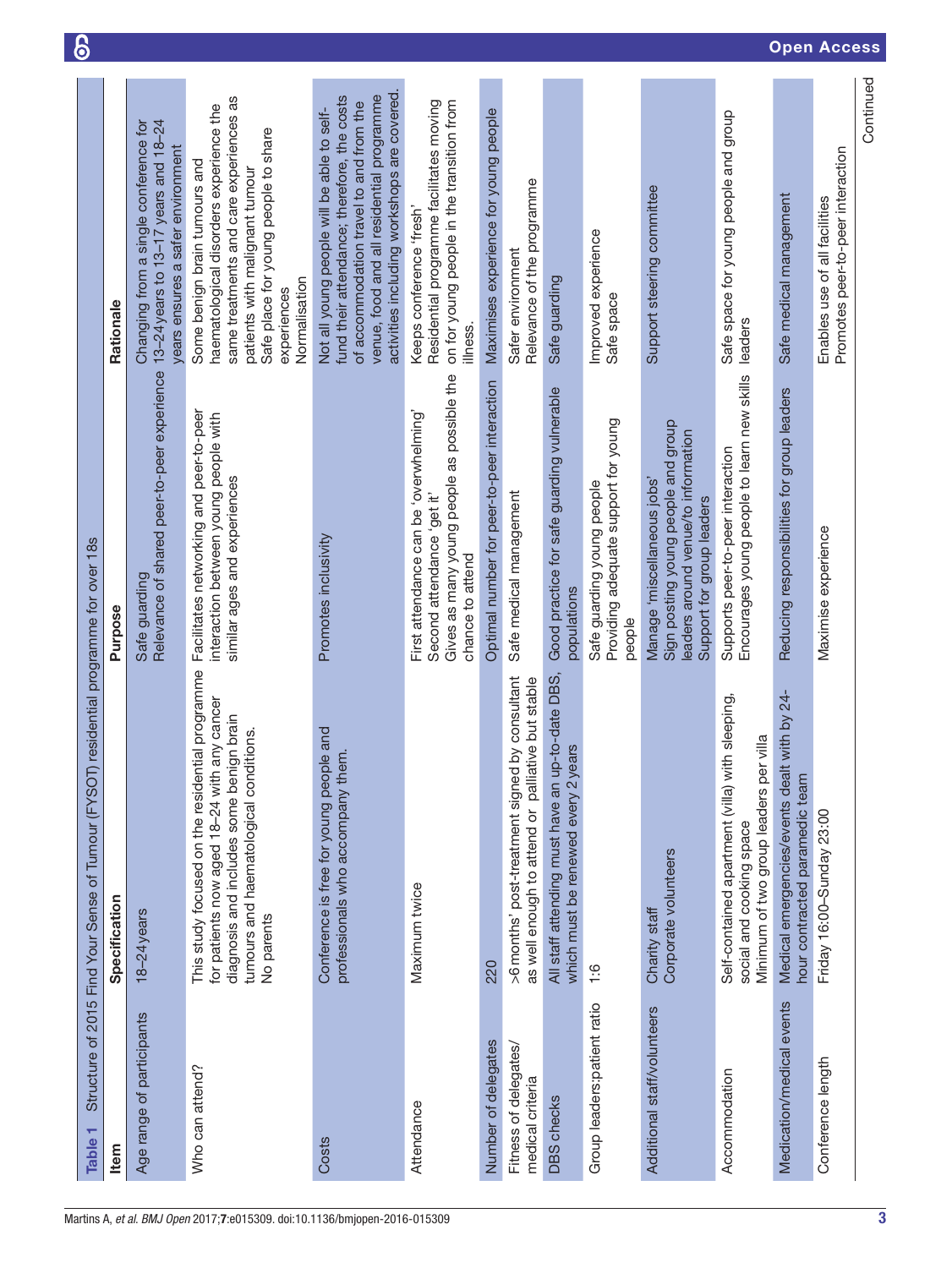| Table 1 Continued |                                                                                                                                       |                                     |                                                                                                  |
|-------------------|---------------------------------------------------------------------------------------------------------------------------------------|-------------------------------------|--------------------------------------------------------------------------------------------------|
| tem               | Specification                                                                                                                         | <b>Purpose</b>                      | Rationale                                                                                        |
| Conference timing | times restricted<br>Friday and Saturday closing<br>to 00:00                                                                           | Ensuring attendees have enough rest | oung people require and respect guidance<br>woids chance of young people staying up<br>all night |
|                   | This paper identifies and describes (1) the outcomes of participation at FYSOT; and (2) the processes that facilitate those outcomes. |                                     |                                                                                                  |

 $\overline{\phantom{a}}$  ന

DBS, Disclosure and Barring Service checks of criminal record.

DBS.

Disclosure and Barring Service checks of criminal record.

| Self-reported demographic details of young |  |
|--------------------------------------------|--|
| attending the residential programme        |  |

<span id="page-3-0"></span>Table 2 people

|                                                                         | $n$ (%)  |  |  |  |
|-------------------------------------------------------------------------|----------|--|--|--|
| Gender                                                                  |          |  |  |  |
| Male                                                                    | 72 (40)  |  |  |  |
| Female                                                                  | 108 (60) |  |  |  |
| Current age                                                             |          |  |  |  |
| $18 - 24$ years                                                         | 174 (95) |  |  |  |
| Over 24 years                                                           | 9 (5)    |  |  |  |
| Time since last treatment                                               |          |  |  |  |
| Still receiving treatment                                               | 32 (18)  |  |  |  |
| Within last 6 months                                                    | 40 (22)  |  |  |  |
| Six months to 2 years                                                   | 74 (41)  |  |  |  |
| Over 2 years                                                            | 33 (18)  |  |  |  |
| Main place of care                                                      |          |  |  |  |
| A children's ward                                                       | 34 (19)  |  |  |  |
| A ward for adults                                                       | 32(18)   |  |  |  |
| A specialist ward or area for teenagers and<br>young adults with cancer | 87 (48)  |  |  |  |
| Outpatient department                                                   | 27 (15)  |  |  |  |
| Cancer type                                                             |          |  |  |  |
| Lymphoma                                                                | 20 (26)  |  |  |  |
| Carcinomas                                                              | 12 (16)  |  |  |  |
| Leukaemia                                                               | 11 (14)  |  |  |  |
| Bone and soft tissue                                                    | 9(12)    |  |  |  |
| Benign tumour                                                           | 6(8)     |  |  |  |
| <b>Testicular</b>                                                       | 14 (18)  |  |  |  |
| Unanswered                                                              | 104 (58) |  |  |  |

young people benefited, challenges encountered and suggestions for future FYSOT management (Topic Guide, online supplementary [appendix 2](https://dx.doi.org/10.1136/bmjopen-2016-015309)). Interviews were digi tally recorded (duration between 31 and 96min) and transcribed verbatim.

Observations focused on peer-to-peer interactions between young people and also between young people and professionals (observations conducted over 29hours). A coding sheet developed to assist with the accuracy of the observations included actors, location, time of day, time spent observing, the activity observed and interactions<sup>22</sup> (online supplementary [appendix 3\)](https://dx.doi.org/10.1136/bmjopen-2016-015309).

# **Data analysis**

The framework approach was used to analyse tran scripts and observation field notes, which was a flexible and rigorous approach to team analysis. $23$  This method involves charting and sorting data into a framework to facilitate comparisons and interpretation of the key ideas and themes emerging from data. Five key stages are closely interlinked<sup>24</sup><sup>25</sup>: (1) familiarisation of the data, (2) identifying a thematic framework, (3) indexing, (4) charting and (5) mapping and interpretation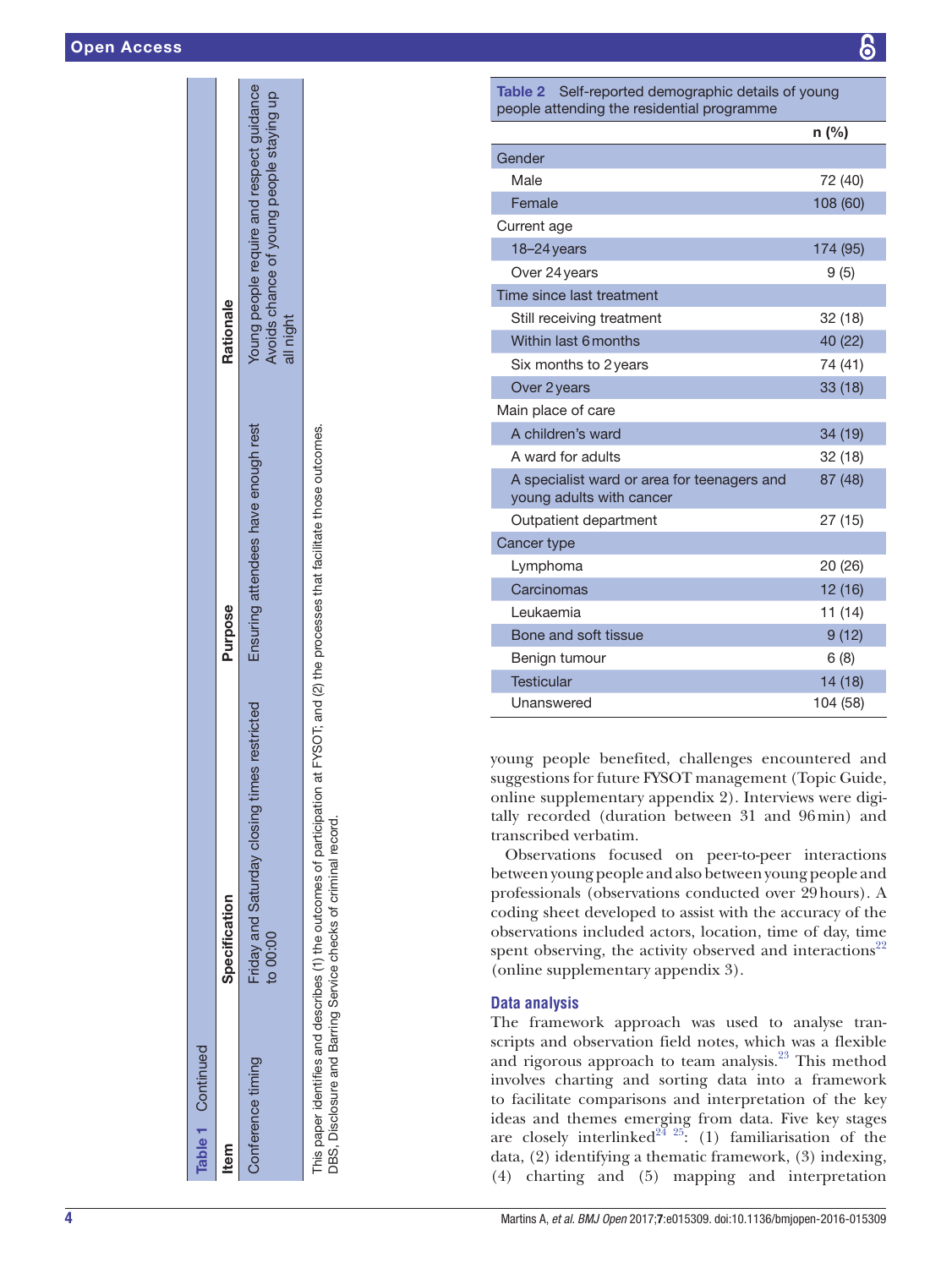

Figure 1 Diagram of Find Your Sense of Tumour residential programme influencing factors.

(online supplementary [appendix 4\)](https://dx.doi.org/10.1136/bmjopen-2016-015309). Analysis was undertaken by one researcher (AM) and validated by two researchers (RMT, LF). We compared and contrasted the data elicited from interviews as well as from observations. Efforts were made to search for alternative themes, divergent patterns and rival explanations to enhance credibility.

Interviewees' quotes are presented in italic, followed by participant number.

#### **Results**

Analysis of interviews and observations identified the key outcomes and influencing factors. As represented in [figure](#page-4-0) 1, three interlinked influencing factors were identified: being with other young people, the professionals accompanying young people to the residential programme and the conference/intentional programming. These three influencing factors contributed to the identified outcomes: positive attitudes, belonging, recreation and increased knowledge for young people.

Although the focus of the residential programme is on young people, interviewees also reflected on the impact of the programme on professionals (described last in this section).

## **Outcomes**

## Positive attitudes: change in interactions over the weekend

Interviewees described an increase in young people's sociability and confidence over the weekend. When young people arrived at the venue, they were described as shy and withdrawn, but as they settled in and attended the first social activity — the DJ on Friday night — young people became more sociable and outgoing. Interviewees described this pattern and its repetition at previous FYSOT.

"*I think you can see an immediate impact in which young people, while they're there, will really come out of their shells (…) our young people that have really low self-esteem, you* 

<span id="page-4-0"></span>*can just see them throughout the weekend blossoming."* (019)

The observations corroborated this theme. For example, on Friday young people remained at their dining tables and danced later in the evening; on Sunday, dancing and socialising with other groups occurred immediately away after dinner (online supplementary [appendix 1](https://dx.doi.org/10.1136/bmjopen-2016-015309) shows programme). Another example was observed in the increased numbers of young people recording videos at JTV Big Brother chair as the weekend progressed. They shared how they had met and become friends with other young people over the weekend. Young people from different groups were observed interacting as a result of a quiz activity aimed at learning information about other groups; one individual in particular was observed on Friday evening first alone in the lounge area, then alone at the table, not smiling and then being invited by other young people to participate in the quiz. Following this, they were then observed dancing and connecting with other young people on that and subsequent nights.

When reflecting on the weekend at FYSOT, interviewees shared that FYSOT helped young people build their confidence or how it had given them back their confidence.

#### Belonging: you are not alone

FYSOT gives young people an opportunity to be with other young people with cancer and feel accepted and understood, which may not happen outside the programme, as described here:

"*their normal friends don't understand them, they don't get it whereas their cancer friends, as they put it, they do. They understand where they are coming from, they understand the issues that they have."* (006)

Young people described that at FYSOT they did not have to explain why they had not completed their school exams (eg, General Certificate of Secondary Education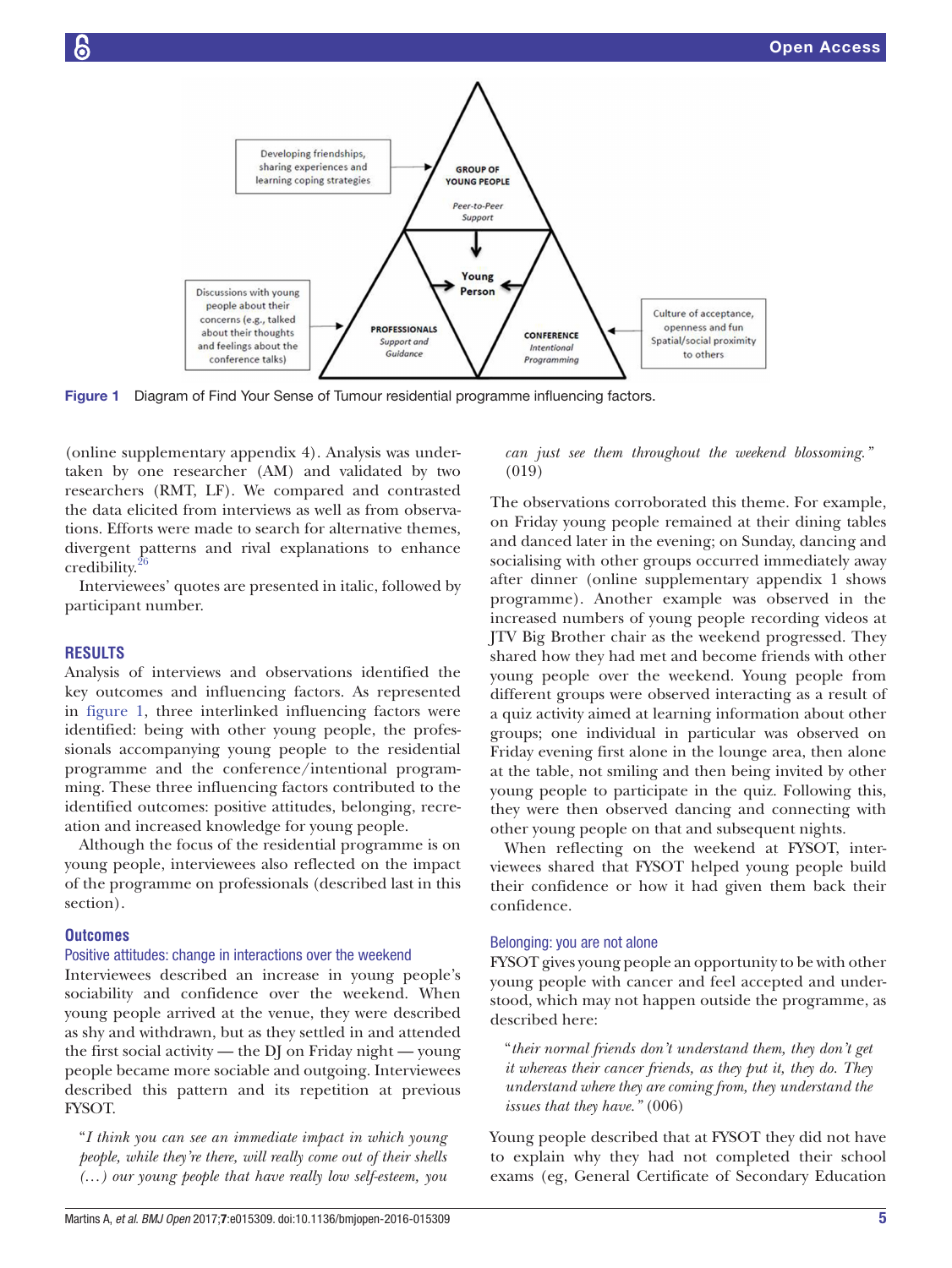(GCSEs)) or why they may nap in the afternoon (eg, due to fatigue).

Interlinked with this was a sense of freedom of being allowed to be themselves. The shared experience of a cancer diagnosis allowed them to talk about who they were as a person:

"*I think it socialises them with other people in the same shoes as them (…) with other young people that can empathise and can understand (…) it just cuts their story short and they can get on with being themselves and not having to explain themselves."* (013)

Young people described two worlds, the *"cancer world"* and the *"normal world*". Professionals and young people discussed this paradox of feeling normal, not the odd one at FYSOT compared with feelings of not belonging in the outside (*normal*) world.

"*just having a really good time (…) They didn't have to worry that, you know, they had one leg, or they didn't have their hair, because everybody was in the same situation, and you didn't have to think about that at all."* (004)

This concept was repeated throughout the weekend, the idea of not being alone, having cancer friends and belonging.

"*I think they can often feel really isolated in, you know, their school friendships, or social friendships (…) and they meet somebody else that's going through something similar to them, that's a really powerful thing (…) a lot of young people will say, 'I wouldn't have made it through this without my cancer friends.'*" (019)

Professionals shared how young people discovered during FYSOT that recovery was not just physical but also involved social interaction, peer and psychosocial support. Being at the residential programme, meeting other young people and learning how they had coped with challenges allowed young people to benefit and learn from the shared experience of others.

Young people mentioned FYSOT helped to address issues they had not thought about before, as there had not been space outside the programme for them to reflect on their experiences and deal with emotions. While it could be difficult to express feelings due to the desire to protect their family, the shared experiences at FYSOT allowed young people the freedom to explore and understand their experiences and emotions freely. For example, a young person shared it was like *"looking at someone and recognising what you had been through.*" Humour also connected *"cancer friends"*, as observed in a video recorded by a group on Saturday — young people shared how cancer jokes to the *"outside world"* could seem offensive; however, at FYSOT it allowed a sense of normalcy, which they valued.

# Recreation: having fun and trying new activities

The intensity of emotions and experiences was balanced by exposure to (new) recreational and leisure activities. For some, attending FYSOT was their first experience of being away from family (first time ever or first time since diagnosis) and with other young people. A weekend of sharing living spaces with a group of other young people (and professionals) allowed exposure to cooking, cleaning or simply making a cup of tea.

Social activities included a DJ, a paying bar, Big Brother chair, photo booth, chill out area, workshops (eg, make-up, jewellery making), complimentary therapies (eg, massages) and swimming (online supplementary [appendix 1\)](https://dx.doi.org/10.1136/bmjopen-2016-015309).

The consumption of alcohol is permitted by young people at the over 18s programme, as it is believed to facilitate normalisation of experiences in a safe environment (they could drink but were monitored and supported by professionals).

*"we had an eighteen-year-old boy who'd never been out (…) it was the first time ever, he'd stood there at a bar, with a male friend (…) and had a drink. He will say to this day, that was his most amazing experience, because he was doing something that a normal young man did (…) we were monitoring and working with him."* (018)

Increased knowledge: learning from talks and other young people From inception FYSOT has included young people sharing their story on the main stage. The benefit of this was acknowledged in the interviews:

"*I think it's just seeing another young person get up and speak about, kind of, thoughts and feelings and fears and anxieties that they have (…) seeing other young people who are, you know, fit and well and healthy, or sometimes not, getting up and speaking about experiences that they've also had."* (010)

Listening to other young people sharing their experience was powerful and empowering, as one interviewee described "*they come away feeling reassured, and feeling positive that they can do things"* (017). However, there were potential caveats to listening to others' stories, such as feelings of *"survivors' guilt"* (eg, when young people who had relapsed or were palliative shared their stories). Professionals were aware of this and were there to support young people.

Learning took place through the formal presentations and informally through sharing of experiences and coping strategies between young people. One young person from the steering committee described:

"*So it's just like little insider tips that you get to know about (…) it's the link to the cancer community (…) which I think people definitely take away from it, whether it be the directly educational stuff from the talks, or whether it just be talking to other patients."* (026)

Learning from others *"down the line"* or that *"have come out the other side"* was repeated in the interviews, shared in some presentations and also in peer-to-peer interactions observed. Young people were inspired to see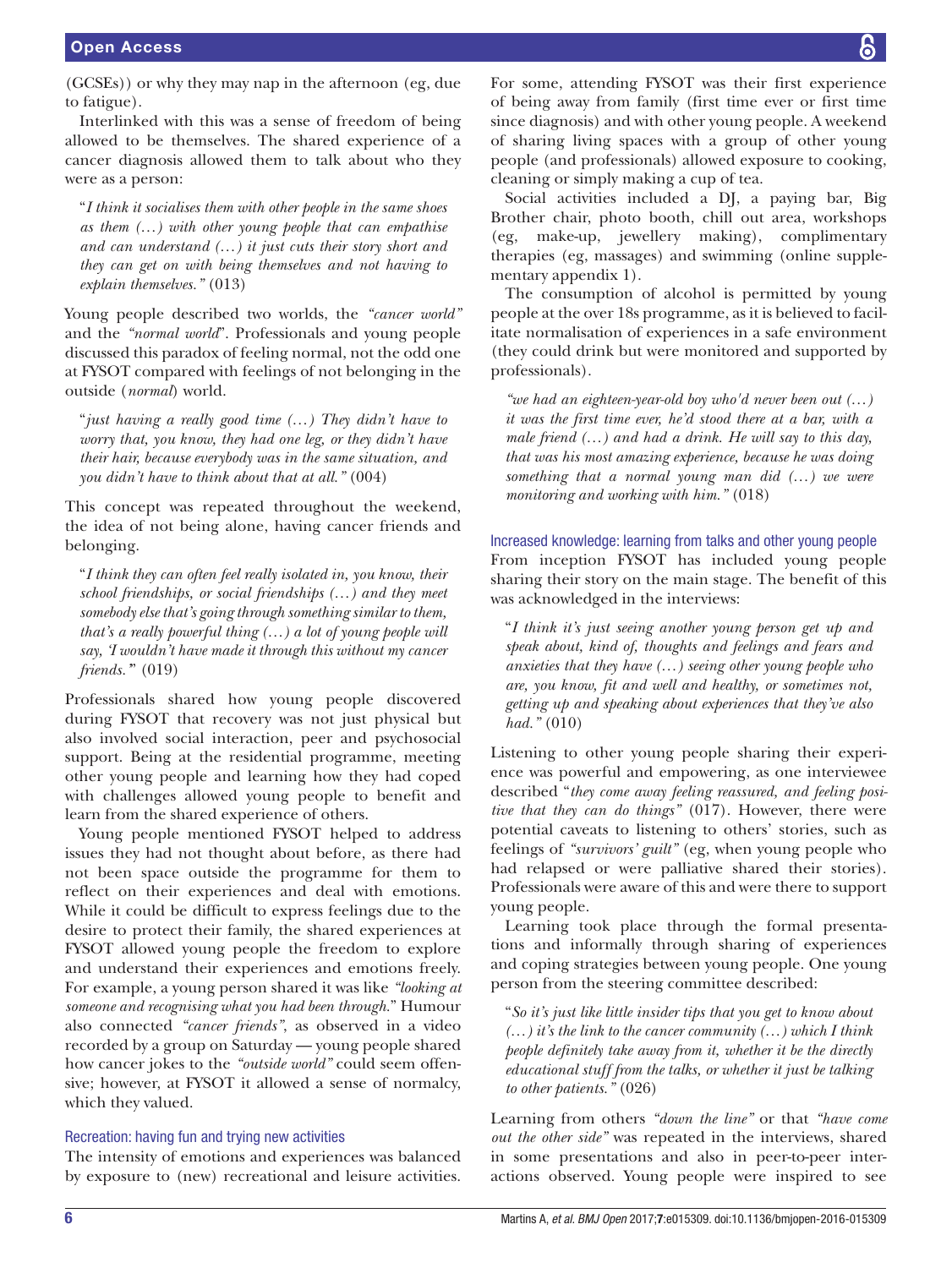someone with a similar diagnosis *"further down the line"*; it offered hope and practical examples of how to cope with emerging issues and emotions:

"*listen to people that have gone through that with them, and have come out the other side, and given them advice of how they did it."* (019)

The structured presentations were catalysts for young people to share and discuss their views with other young people and professionals accompanying them when they went back to their chalets. For example, in this FYSOT the topic of death and dying was approached in two plays and the conversations that followed were very difficult, but it gave the opportunity for young people to talk about friends they had lost and about their feelings.

Similarly, presentations on relationships and fertility facilitated discussions about young people's concerns about fertility and offered advice on who to contact when they went back home. Sexuality was a topic discussed during presentations and also in the safe environment of the group chalets with other young people who understood them and professional support (eg, young people discussed fears about disclosing their cancer to potential romantic partners).

#### **Processes**

Analysis identified the key outcomes of the residential programme: positive attitudes, belonging, recreation and increased young people's knowledge. These outcomes were facilitated by three interlinked processes: being with other young people, the support and guidance from professionals accompanying them, and the conference-intentional programming.

#### Being with other young people: spatial proximity to others

Interviewees described how young people prior to FYSOT might have had limited peer contact "*so they truly could be the one teenager stuck in a side room (…) Just over the course of the weekend, him realising that there were other people his age with the same disease, and they were doing okay (…) The change in him was quite impressive, and from that it just carried on"*  $(015).$ 

Being in a room with other young people with cancer (n=200) was described as overwhelming, astonishing and empowering:

"*I could see (…) how excited they were, how impressed and amazed they were, to walk into a room where there were that many young people that they could relate to."* (019)

This context allowed young people to share their feelings: *"You know that no-one's judging you, so they're all allowed to be very emotionally free"* (001); feel positive, confident, relaxed and accepted. The empowering effect of being with other young people and the respite from limiting beliefs and being self-conscious about their body image is illustrated in this example:

*"she hadn't been swimming since she's had her cancer diagnosis (…) people were taking their wigs off and leaving*  *them at the side of the pool. Everyone just jumped in and everyone had scars and bald heads and all that, but it was just the first time for her that it just didn't matter (…) It was just really an inspirational moment for her. That's what Find Your Sense of Tumour is all about. It's just about being yourself and remembering who you are as a person."* (012)

#### Support and guidance from professionals

The role of accompanying professionals was pivotal to the impact FYSOT had on young people. Professionals invited, organised, accompanied and supported young people throughout. The level of support and preparation prior to the event varied between hospitals. Some professionals organised activities prior to the programme to engage and support young people; this was viewed as potentially improving young people's experience at the event. During the event, professionals were observed guiding young people, showing them what they could do and what was available.

Although not all professionals shared the chalet with young people, there was a shared belief that being present allowed better support for young people, improved their relationship with the group and contributed to their knowledge of how young people support each other and what their needs were.

*"they'd built up a good relationship with each other, and with us, that we weren't going to judge them, and they weren't going to judge each other. That's what the weekend created, it created a really good bond, and it gave them the confidence to talk about things that are a bit difficult."* (003)

Professionals were advocates for young people and fed back concerns/problems to organisers at regular meetings throughout FYSOT.

#### Conference-intentional programming

The three key elements of the residential programme were peer-to-peer support, having fun and learning; as one participant described, FYSOT is "*about them [young people] having a good time. Having a good time most of all, meeting other people. Learning about what's going on with them"* (020).

Intentional programming had young people at its core. Young people's feedback was part of the residential programme and contributed to changes in it (eg, the balance between presentations and free time changed throughout the years as a result of young people's feedback).

There was a culture that emphasised respect, caring, acceptance and fun through listening, treating young people as capable, providing empathy and connection. This professional shared young people's feedback:

*"they felt like they were treated as adults, they felt like they were respected and the information was given in a funny way. It was really useful information and it was fun."* (006)

Observations supported this. On arrival, young people were received by friendly, welcoming volunteers and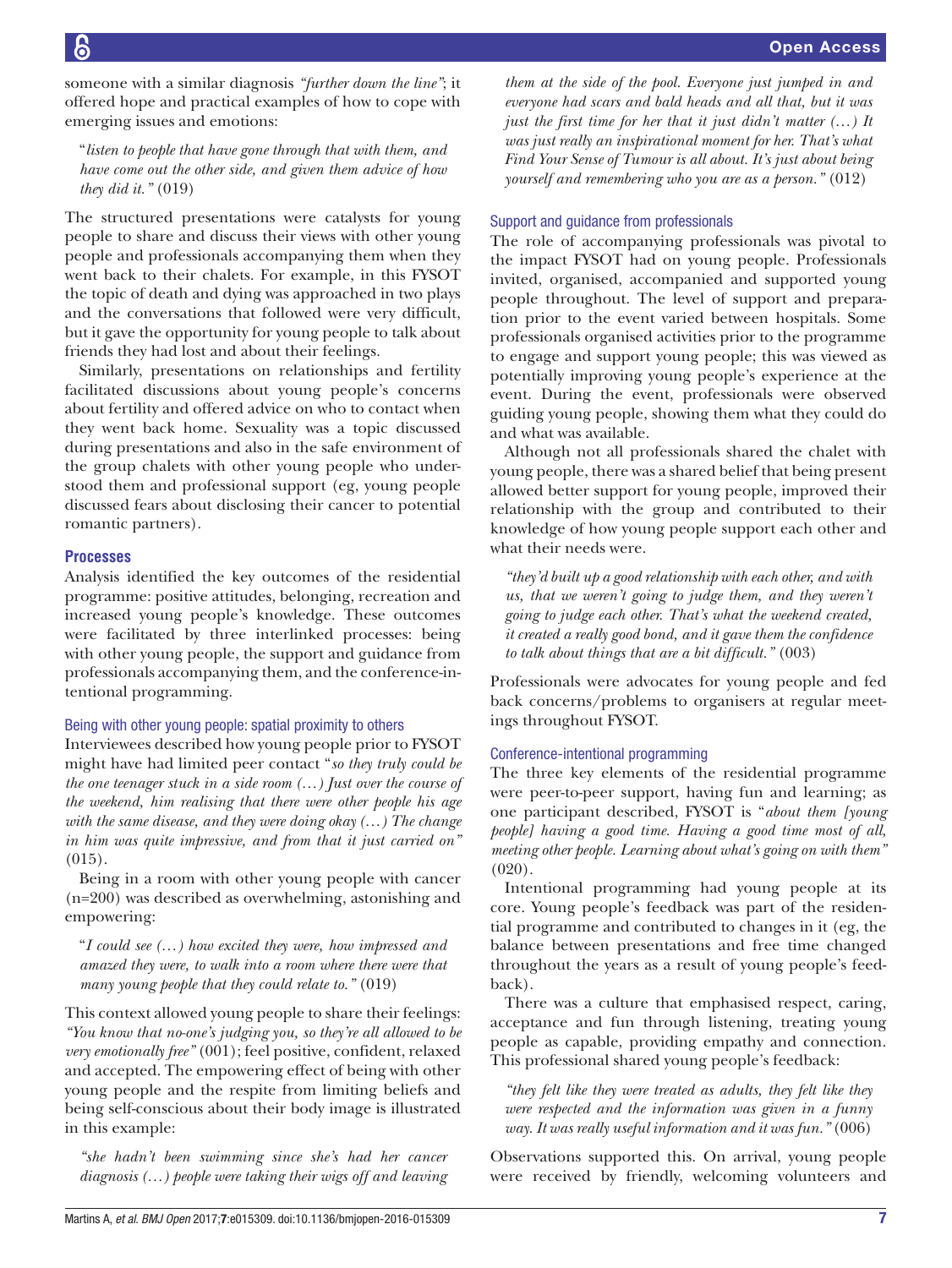organisers who guided and informed them. The culture of acceptance and support was also observed between young people, who were from the onset supporting others with mobility constraints. This extended to the dance floor, where groups were observed dancing with those in wheelchairs.

Communication on stage was also relaxed. A further example of the relaxed and fun environment was the showcase (online supplementary [appendix 1](https://dx.doi.org/10.1136/bmjopen-2016-015309)) performed on the second night.

"*the showcase (…) clapping and cheering on other cities (…) there's just always a really nice feel in the room when we do that."* (019)

Observations recorded during evenings included young people, volunteers and organisers smiling and laughing, a relaxed environment, with dancing and singing.

Fun was also considered integral to presentations as described here:

"*I think fun is essential (…) it lightens the mood and it makes you listen and learn more when the serious things come in."* (017)

Education during the event was balanced between topics covered and presenters (young people sharing their experience, professionals and inspirational/motivational speakers). For example, on Saturday a young person did a presentation on mental health difficulties after treatment and how to seek help, followed by handset questions and a presentation with a specialist on fertility focused on the effects of chemotherapy on fertility (see online supplementary [appendix 1](https://dx.doi.org/10.1136/bmjopen-2016-015309) for more details on presentations). Attendance on Saturday was packed with full attention from young people, with fluctuations on Sunday. Young people also shared their views during three sets of handset questions that allowed immediate visualisation of the group answers to topics previously identified as relevant to young people and used for consultation and research planning.

## **Professionals**

Outcomes also emerged for professionals accompanying young people. Professionals experienced renewed motivation and passion, and this was facilitated by the relaxed and fun environment: *"it was kind of a reminder that, actually, it is worth those really tough, emotionally draining days, when you've got your group laughing and dancing"* (003).

Moreover, a strong component of learning existed for professionals:

"*I also think for volunteers and for staff and healthcare professionals, it's the increased knowledge about how cancer affects young people and if that's body image, or confidence, or relationships, or fertility."* (014)

Learning from listening to young people was considered a powerful training method. In some cases, this was translated into changes in practice and development of support specific to young people's needs.

*"Young people were speaking about the mental health talk (…) So now what I'm going to try and do is work with a mental health professional to design a workshop or programme for our patients."* (010)

FYSOT is also a networking opportunity for professionals. However, some professionals struggled with negotiating time to attend; this may be due to a lack of shared understanding about the event. Instead of being just a fun activity, attending the residential programme contributed to practice and service improvement, namely professionals described following up young people and identifying topics that young people needed support with and how they could support them in practice after FYSOT.

#### **Discussion**

This process evaluation of an educational, social and peerto-peer support residential programme for young people with cancer identified key outcomes for young people positive attitudes, belonging, recreation and increased knowledge; and three overarching facilitating processes — being with other young people, the professionals accompanying them and the conference/intentional programming. Attending the event also had an impact on professionals' motivation, learning and changes in practice.

FYSOT contributed to a greater sense of group identity or community (similar findings have been reported in the literature (eg refs [16 17](#page-9-3)). This is a developmentally important task for young people $14\frac{27}{4}$  who are interrupted by their diagnosis, and although family and friends provide an important and valued source of support, <sup>28</sup> this support may be insufficient as family and friends may not understand survivors' feelings and experiences.<sup>[29 30](#page-9-14)</sup> People who have endured a similar stressful life experience may be more effective at providing information or appraisal support.<sup>31</sup> At FYSOT young people's contact with other young people helped them by reassuring and validating their feelings and thoughts. As they shared similar experiences, they could offer specific guidance and advice. $3233$  The support received by hearing the experience and insights of others who had been diagnosed has been coined as 'experiential support' in a study with young breast cancer survivors.<sup>34</sup> Furthermore, at FYSOT young people had different opportunities to learn from others, informally and formally, and this information could prepare them for what to expect and directly help them cope more effectively with problems that arise as a result of their cancer.

The facilitating factors identified are consistent with the Development Systems Theory<sup>35</sup> proposal of contexts that facilitate young people's potential to become fully expressed, which include (1) activities and experiences developmentally appropriate, interesting and engaging, and (2) providing developmental support via interactions with caring people and opportunities for building skills.<sup>35 36</sup> Emphasising the normalcy of each young person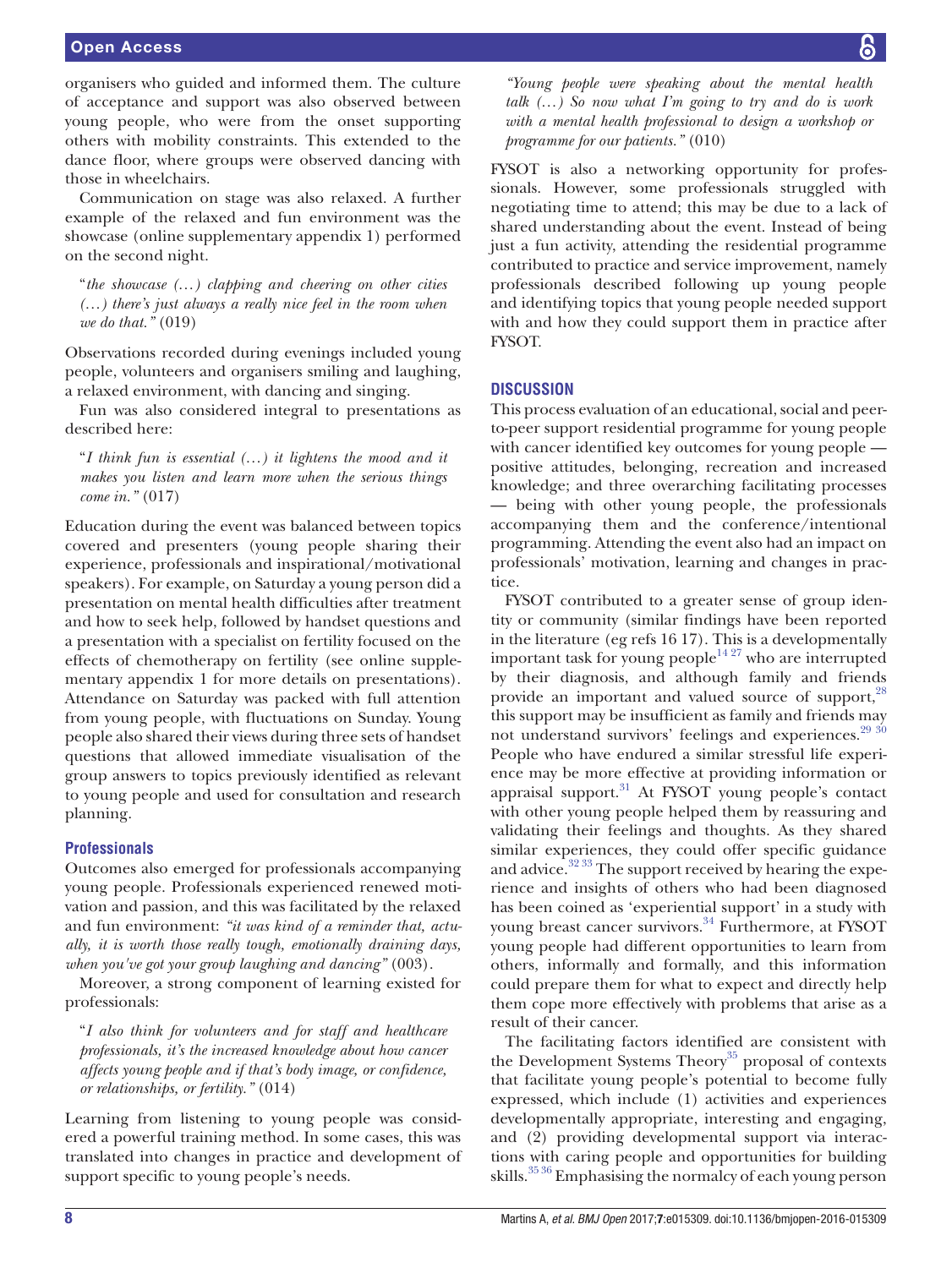was a core element of FYSOT, and this has been found to be important to a positive residential programme experience.<sup>37</sup> The role of professionals has seldom been explored in the literature; however, this study illustrates they have a pivotal role on the impact of the event for young people by offering tailored support and facilitating a safe and relaxed environment. This may reflect the unique skill required for caring for young people, which has been recognised specifically for nursing $\sin \theta$ and also generically for all members of the multidisciplinary team.[39](#page-9-21) This supports previous reports in cancer experience literature: how professionals are critical to facilitating a good experience.<sup>40 41</sup>

We were able to identify the main outcomes and processes through triangulation of methods and perspectives, observations, and interviews with professionals accompanying young people, young people from the steering committee and organisers. Nevertheless, this study has a number of limitations, not least the absence of the experience of the young person from the perspective of a number of young people. This study was carried out to provide the evidence to appropriately design a longitudinal evaluation from the perspective of the young people attending, significant others and professionals involved in their care who attend the conference. The results have informed the survey for data collection, and retention rate at the second data collection point is 100%, which we think reflects the understanding of the conference gained during this study.

Further, although the experiences of young people attending the November 2015 conference were not examined extensively, two of the steering committee members interviewed were young people who attended the November 2015 conference and a further two young people from the steering committee had attended previous conferences. We interviewed a number of professionals, some of whom had attended more than once, and their views may have been a collective view of a number of conferences. However, the description of the residential programme reflects the learning of over 14years' experience of running FYSOT that will inform others planning similar programmes.

However, while analytical processes facilitated robust interpretations, the observations were from a single person. Our protocol detailed that notes taken throughout the residential programme were descriptive and no interpretations would be made until analysis. We acknowledge that the process of recording is in itself an interpretation; however, the researcher visited all settings within the residential programme to capture as many experiences as possible.

Research is needed to systematically identify the benefits of residential programmes so that best practice can be developed and implemented. Future studies should include quantitative and qualitative data collection with large sample sizes and long-term follow-up of participants to determine efficacy of the residential programmes curricula. Our findings extended our understanding

of the role of residential programme by identifying the outcomes and facilitating mechanisms. We show that these programmes play an important role in providing participants with social, emotional and informational support, as well as play an important role in redefining normality.

Acknowledgements The authors thank all the professionals who have shared their views with us.

Contributors AM, RMT and LF were involved in developing the protocol. AM conducted the data collection. AM, RMT, LF and SM contributed to the analysis and drafted the manuscript. All authors critically revised and approved the final manuscript.

Funding This study was funded by The Queens Trust and Teenage Cancer Trust, who provided access to the conference but were not involved in study design, data collection, analysis or preparation of this paper. RMT is funded through an NIHR Programme Grant for Applied Research (RP-PG-1209-10013). The views expressed are those of the author(s) and not necessarily those of the NHS, the NIHR or the Department of Health.

Competing interests LF is funded by Teenage Cancer Trust who had no input into study design, analysis or write-up.

Patient consent It was an opt-out process.

Provenance and peer review Not commissioned; externally peer reviewed.

Data sharing statement There are no available unpublished data.

Open Access This is an Open Access article distributed in accordance with the Creative Commons Attribution Non Commercial (CC BY-NC 4.0) license, which permits others to distribute, remix, adapt, build upon this work non-commercially, and license their derivative works on different terms, provided the original work is properly cited and the use is non-commercial. See: [http://creativecommons.org/](http://creativecommons.org/licenses/by-nc/4.0/) [licenses/by-nc/4.0/](http://creativecommons.org/licenses/by-nc/4.0/)

© Article author(s) (or their employer(s) unless otherwise stated in the text of the article) 2017. All rights reserved. No commercial use is permitted unless otherwise expressly granted.

#### **References**

- <span id="page-8-0"></span>1. Warner EL, Kent EE, Trevino KM, *et al*. Social well-being among adolescents and young adults with Cancer: a systematic review. *[Cancer](http://dx.doi.org/10.1002/cncr.29866)* 2016;122:1029–37.
- 2. Zebrack B, Isaacson S. Psychosocial care of adolescent and young adult patients with Cancer and survivors. *[J Clin Oncol](http://dx.doi.org/10.1200/JCO.2011.39.5467)* 2012;30:1221–6.
- <span id="page-8-1"></span>3. Hokkanen H, Eriksson E, Ahonen O, *et al*. Adolescents with Cancer: experience of life and how it could be made easier. *Cancer Nurs* 2014;27:325–35.
- <span id="page-8-2"></span>4. Bellizzi KM, Smith A, Schmidt S, *et al*. Adolescent and young adult Health Outcomes and patient experience (AYA HOPE) Study Collaborative Group. positive and negative psychosocial impact of being diagnosed with Cancer as an adolescent or young adult. *Cancer* 2012;118:5155–62.
- <span id="page-8-3"></span>5. Geue K, Schmidt R, Sender A, *et al*. Sexuality and romantic relationships in young adult Cancer survivors: satisfaction and supportive care needs. *[Psychooncology](http://dx.doi.org/10.1002/pon.3805)* 2015;24:1368–76.
- <span id="page-8-4"></span>6. Grinyer A. The biographical impact of teenage and adolescent Cancer. *[Chronic Illn](http://dx.doi.org/10.1177/1742395307085335)* 2007;3:265–77.
- <span id="page-8-5"></span>7. Martiniuk A, Silva M, Amylon M, *et al*. Camp programs for children with Cancer and their families: review of research progress over the past decade. *[Pediatr Blood Cancer](http://dx.doi.org/10.1002/pbc.24912)* 2014;61:778–87.
- <span id="page-8-6"></span>8. Rosenberg RS, Lange W, Zebrack B, *et al*. An outdoor adventure program for young adults with Cancer: positive effects on body image and psychosocial functioning. *[J Psychosoc Oncol](http://dx.doi.org/10.1080/07347332.2014.936652)* 2014;32:622–36.
- <span id="page-8-7"></span>9. McLaughlin M, Nam Y, Gould J, *et al*. A videosharing social networking intervention for young adult Cancer survivors. *[Comput](http://dx.doi.org/10.1016/j.chb.2011.11.009)  [Human Behav](http://dx.doi.org/10.1016/j.chb.2011.11.009)* 2012;28:631–41.
- <span id="page-8-8"></span>10. Elad P, Yagil Y, Cohen L, *et al*. A jeep trip with young adult Cancer survivors: lessons to be learned. *[Support Care Cancer](http://dx.doi.org/10.1007/s00520-002-0426-4)* 2003;11:201–6.
- 11. Hicks MD, Lavender R. Psychosocial practice trends in pediatric oncology. *[J Pediatr Oncol Nurs](http://dx.doi.org/10.1053/jpon.2001.24795)* 2001;18:143–53.